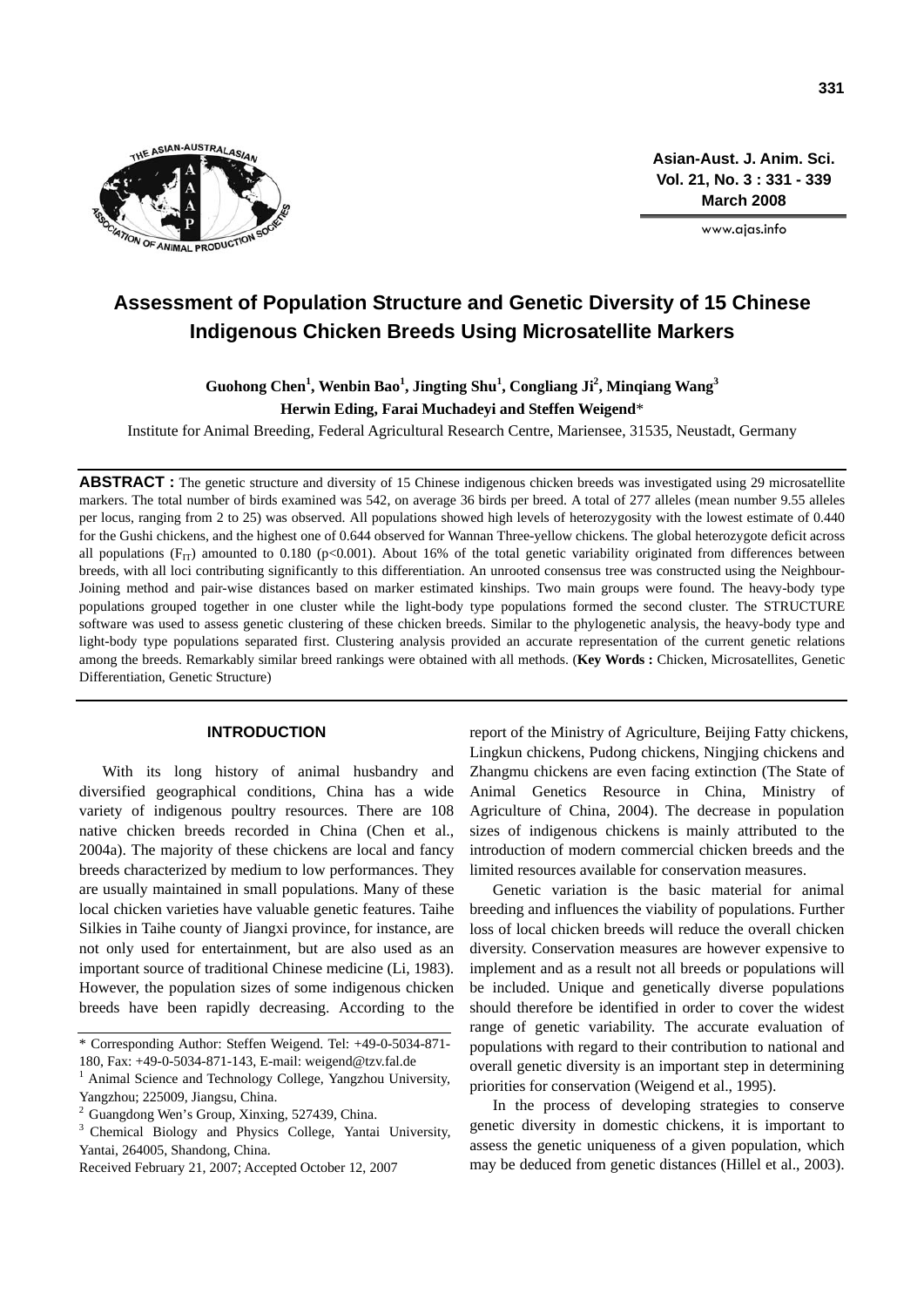| Breed (Abbreviation)                                                   | Main original area         | Specific features                             | Number of<br>animals studied |  |  |
|------------------------------------------------------------------------|----------------------------|-----------------------------------------------|------------------------------|--|--|
|                                                                        |                            |                                               |                              |  |  |
| Xianju chicken (XIA)                                                   | Xianju county, Zhejiang    | Three yellow*, light-sized, layer breed       | 38                           |  |  |
| Chahua chicken (CHA)                                                   | Xishuangbanna, Yunnan      | Light-sized, meat and egg dual-purpose breed  | 38                           |  |  |
| Luyuan chicken (LUY)                                                   | Zhangjiagang city, Jiangsu | Heavy-sized, meat and egg dual-purpose breed  | 34                           |  |  |
| Gushi chicken (GUS)                                                    | Gushi county, Henan        | Three yellow*, medium-sized, meat             | 40                           |  |  |
|                                                                        |                            | and egg dual-purpose breed                    |                              |  |  |
| Tibetan chicken (TIB)                                                  | Ganzi and Aba Tibetan      | Light-sized, selected for yellow plumage,     | 38                           |  |  |
|                                                                        | autonomous region          | meat and egg dual-purpose breed               |                              |  |  |
| Baier chicken (BAI)                                                    | Shangrao city, Jiangxi     | Three yellow*, light-sized, layer breed,      | 34                           |  |  |
|                                                                        |                            | white earlobe                                 |                              |  |  |
| Dagu chicken (DAG)                                                     | Zhuanghe county, Liaoning  | Heavy-sized, meat and egg dual-purpose breed  | 35                           |  |  |
| Henan game (DOU)                                                       | Zhengzhou city, Henan      | Heavy-sized, fancy breed                      | 33                           |  |  |
| Langshan chicken (LAN)                                                 | Rudong county, Jiangsu     | Heavy-sized, meat and egg dual-purpose breed  | 40                           |  |  |
| Taihe silkies (WUG)                                                    | Taihe county, J iangxi     | Light-sized, medicine and entertainment breed | 40                           |  |  |
| Xiaoshan chicken (XIS)                                                 | Xiaoshan county, Zhejiang  | Heavy-sized, meat and egg dual-purpose breed  | 40                           |  |  |
| Beijing fatty chicken (YOU)                                            | Chaoyang, Beijing          | Heavy-sized, meat and egg dual-purpose breed  | 38                           |  |  |
| Huainan partridge (HP)                                                 | Huainan city, Anhui        | Heavy-sized, meat and egg dual-purpose breed  | 32                           |  |  |
| Gallus gallus spadiceus (RJF-SC)                                       | Shimao county, Yunnan      | Red Jungle Fowl (wild)                        | 30                           |  |  |
| Wannan Three-yellow (WTY)                                              | Qinyan county, Anhui       | Medium-sized, egg purpose breed               | 32                           |  |  |
| * Three vellow features (plumage vellow, beak vellow and shank vellow) |                            |                                               |                              |  |  |

**Table 1.** Description of the 15 indigenous Chinese chicken breeds

\* Three yellow features (plumage yellow, beak yellow and shank yellow).

According to FAO recommendations (FAO, 2004), determination of genetic distances using neutral, highly polymorphic microsatellite markers is currently the method of choice for investigating genetic relationships and breed differentiation. This methodology also provides information for establishing preservation priorities for livestock breeds (Barker, 1999).

Studies on chicken biodiversity based on microsatellite marker included estimation of genetic diversity in commercial broiler and layer lines (Crooijmans et al., 1996), assessment of conversation efficiency of Dagu chicken and Beijing Fatty chicken (Qu et al., 2004), and analysis of genetic relationships among highly inbred chicken lines (Zhou et al., 1999), among African, Asian and South American local chickens (Wimmers et al., 2000), between various populations of domestic and jungle fowl (Romanov and Weigend, 2001), in 52 chicken populations (Hillel et al., 2003), and in Chinese native chicken populations (Du et al., 2004; Qu et al., 2006).

Chen et al. (2004b) did a preliminary study on 12 of the 15 breeds in this study, using a panel of seven microsatellite markers. Since more markers and more sophisticated methods are available nowadays, this study aims to more reliably assess genetic diversity and estimate the genetic structure of these Chinese indigenous chicken breeds. The results may help to understand genetic differentiation of local breeds in China and contribute to more efficient conversation strategies.

## **MATERIALS AND METHODS**

#### **Chicken population**

A total of 542 individuals originating from 15 Chinese

indigenous chicken breeds were analysed in this study. Information about breeds, main original area of their distribution in China, specific features, and number of individuals sampled are presented in Table 1. All breeds except for Wannan Three-yellow chickens, Huainan Partridges and Red Jungle Fowls were kept at the Poultry Institute, Academy of Chinese Agricultural Sciences, Yangzhou, P. R. China. The Wannan Three-yellow chickens were kept at the Centre of Poultry Resource in Qinyan County, Anhui Province. The Huainan Partridges were maintained at the Institute of Agricultural Science in Huainan city, Anhui Province. The Red Jungle Fowl (*Gallus gallus spadiceus*) was collected from Wild Animal Conservation Centre, Yunnan Province P. R. China.

#### **DNA isolation**

Per individual, 0.4 ml whole blood was collected from the ulnar vein with heparin as anticoagulant. Then, 4 ml of DNA lysate solution (2 M urea, 100 mM Tris-HCl (pH 8.0), 1% SDS, 100 mM EDTA) was added, and the mixture was stored at 4°C. DNA was isolated by using a phenol/ chloroform based method (Sambrook et al., 2001).

#### **Genotyping**

The DNA polymorphism was assessed at 29 microsatellite loci (Table 2). These markers are randomly distributed across the chicken genome, and 28 of these markers are part of the set of 30 microsatellites recommended by FAO (2004). Several multiplex PCR were carried out including two to five pairs of primers per reaction. Each PCR tube contained 20 ng of genomic DNA, 10 pmol of each forward primer labeled with either IRD700 or IRD800 (MWG-Biotech, Ebersberg, Germany), 10 pmol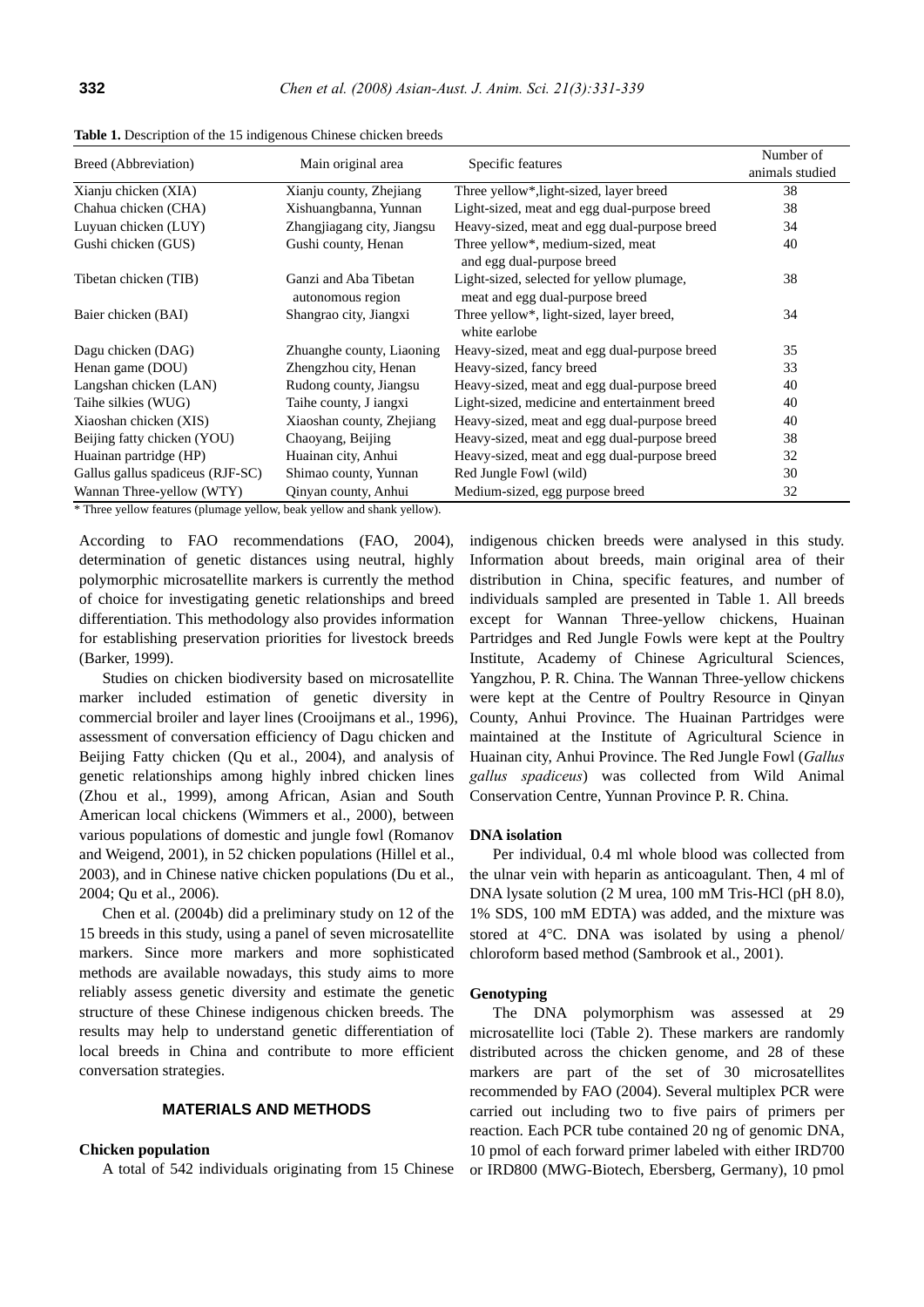| Markers                      | Total No. of alleles | Range of allele sizes (bp) | $F_{IT} = F$  | $F_{ST} = \theta$ | $F_{IS} = f$  |
|------------------------------|----------------------|----------------------------|---------------|-------------------|---------------|
| $\overline{\text{MCW}}$ 0103 | $\sqrt{2}$           | 266-270                    | $0.323***$    | $0.205***$        | $0.148**$     |
| MCW0216                      | 8                    | 137-149                    | $0.306***$    | $0.190***$        | $0.144***$    |
| <b>MCW0295</b>               | 12                   | 88-110                     | $0.178***$    | $0.136***$        | $0.049*$      |
| ADL0278                      | 12                   | 114-129                    | $0.261***$    | $0.255***$        | 0.009         |
| MCW0222                      | 4                    | 220-226                    | $0.212***$    | $0.130***$        | $0.094***$    |
| <b>MCW0037</b>               | 6                    | 154-159                    | $0.301***$    | $0.205***$        | $0.120***$    |
| ADL0268                      | 8                    | 104-118                    | $0.152**$     | $0.218***$        | $-0.085$      |
| <b>MCW0183</b>               | 14                   | 296-324                    | $0.217**$     | $0.217***$        | $-0.001$      |
| <b>MCW0014</b>               | 11                   | 160-186                    | $0.225***$    | $0.172***$        | $0.064*$      |
| <b>MCW0067</b>               | 6                    | 178-186                    | $0.071**$     | $0.108***$        | $-0.042$      |
| <b>MCW0098</b>               | $\overline{c}$       | 263-265                    | $0.107**$     | $0.116***$        | $-0.010$      |
| LEI0166                      | 6                    | 356-376                    | $0.230***$    | $0.222***$        | 0.010         |
| <b>MCW0069</b>               | 9                    | 158-176                    | $0.137***$    | $0.161***$        | $-0.028$      |
| <b>MCW0081</b>               | 6                    | 114-135                    | $0.319***$    | $0.319***$        | $-0.000$      |
| ADL0112                      | 4                    | 124-132                    | $0.145***$    | $0.224***$        | $-0.101$      |
| <b>MCW0034</b>               | 17                   | 212-246                    | $0.112***$    | $0.138***$        | $-0.030$      |
| <b>MCW0111</b>               | 12                   | 96-120                     | $0.117***$    | $0.128***$        | $-0.013$      |
| <b>MCW0078</b>               | 5                    | 135-143                    | $0.145***$    | $0.160***$        | $-0.018$      |
| <b>MCW0206</b>               | 11                   | 221-247                    | $0.133***$    | $0.114***$        | 0.021         |
| LEI0094                      | 20                   | 247-289                    | $0.232***$    | $0.142***$        | $0.105***$    |
| <b>MCW0248</b>               | 5                    | 215-223                    | $0.177***$    | $0.137***$        | 0.047         |
| LEI0234                      | 25                   | 216-380                    | $0.213***$    | $0.163***$        | $0.060***$    |
| <b>MCW0330</b>               | $\boldsymbol{7}$     | 258-290                    | $0.204***$    | $0.184***$        | 0.025         |
| <b>MCW0016</b>               | 11                   | 162-188                    | $0.164***$    | $0.172***$        | $-0.010$      |
| <b>MCW0104</b>               | 19                   | 190-232                    | $0.102***$    | $0.160***$        | $-0.069$      |
| <b>MCW0020</b>               | 4                    | 179-185                    | $0.125***$    | $0.101***$        | 0.027         |
| <b>MCW0165</b>               | 3                    | 114-118                    | $0.226***$    | $0.111***$        | $0.129***$    |
| <b>MCW0080</b>               | 17                   | 265-281                    | $0.139***$    | $0.120***$        | 0.021         |
| <b>MCW0123</b>               | 11                   | 76-98                      | $0.068***$    | $0.107***$        | $-0.044$      |
| Mean                         | 9.55                 |                            | 0.180         | 0.164             | 0.020         |
| (stat. dev.)                 | (5.82)               |                            | $(0.013)$ *** | $(0.009)$ ***     | $(0.012)$ *** |

Table 2. Number of alleles, range of allele sizes (bp), and F-statistics, for each of the 29 microsatellite markers in 15 Chinese chicken breeds

\* p<0.05; \*\* p<0.01; \*\*\* p<0.001.

of each unlabeled reverse primer, and 1mM tetramethylammoniumchloride. The amplification protocol comprised of an initial denaturation and enzyme activation phase at 95°C (15 min), followed by 35 cycles of denaturation at 95°C (1 min), primer annealing at temperature varying between 58°C and 64°C (1 min), and extension at 72°C (1 min), and a final extension at 72°C for 10 minutes. DNA fragments were visualized as bands on 8% polyacrylamide gel performed on a LI-COR DNA analyzer (LI-COR Biotechnology Division, Lincoln, NE). Electrophoregram processing and allele-size scoring was performed with the RFLPscan software package (Scanalytics, Division of CSP, Billerica, USA).

## **Statistical analysis**

*Genetic diversity* : Total number of alleles, allele frequencies, average number of alleles per locus, observed (Ho) and expected heterozygosity (He) for each population across the loci, were estimated with Microsatellite-Toolkit for Excel (Park, 2001).

*Genetic differentiation* : Population differentiation was

estimated by Wright's (1978) fixation indices  $F_{IT}$ ,  $F_{ST}$  and  $F<sub>IS</sub>$  in the form of F, θ, and f, respectively, for each locus across populations according to the variance based method of Weir and Cockerham (1984) using FSTAT software (Version 2.9.3, Goudet, 2002). The significance of the Fstatistics was determined by permutation tests with the sequential Bonferroni procedure applied over loci (Hochberg, 1988). The extent of inbreeding was further studied with GENEPOP software (Raymond and Rousset, 1995) by estimating the  $F_{IS}$  values and their significance level within each of the populations.

Pair-wise  $F_{ST}$  values were computed for all combinations of the 15 populations using GENEPOP. Gene flow between populations, defined as the number of reproductively successful migrants per generation (*Nm*), was estimated based on the *n* island model of population structure (Slatkin and Barton, 1989). The estimate was based on the relationship  $F_{ST} = 1/(4Nm+1)$ , where *N* is the effective population size,  $m$  is the migration rate, and  $F_{ST}$  is calculated as mean over loci.

*Clustering of breeds* : The program STRUCTURE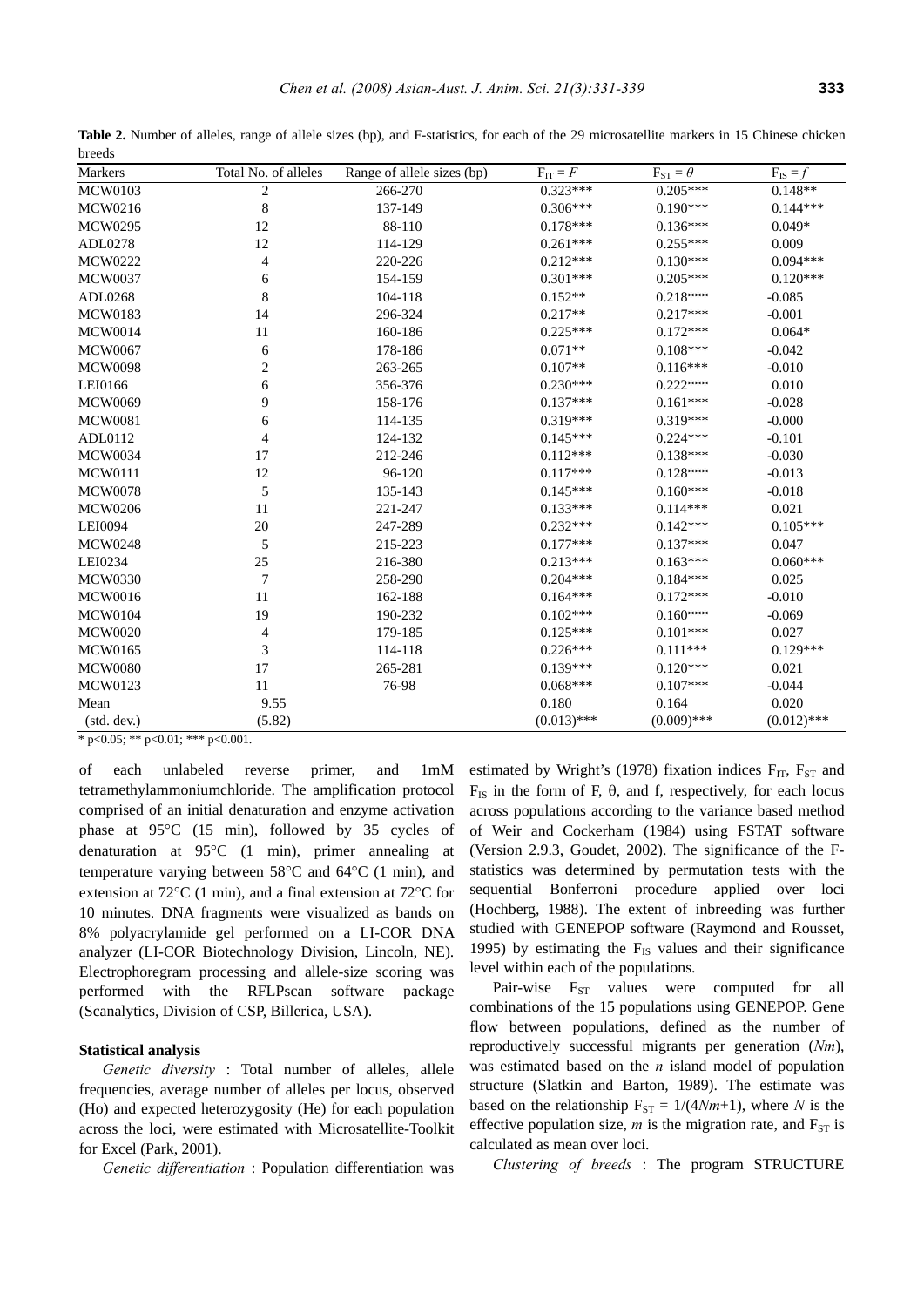| <b>Breed</b> | $Alleles/locus \pm SD$ | $F_{IS}$   | $He \pm SE$       | $Ho\pm SE$        |  |  |
|--------------|------------------------|------------|-------------------|-------------------|--|--|
| <b>XIA</b>   | $4.00 \pm 2.19$        | $0.059***$ | $0.533\pm0.035$   | $0.501 \pm 0.015$ |  |  |
| <b>CHA</b>   | $4.62 \pm 2.27$        | $0.083***$ | $0.553 \pm 0.041$ | $0.502 \pm 0.015$ |  |  |
| <b>LUY</b>   | $4.41 \pm 2.03$        | $0.085***$ | $0.574 \pm 0.032$ | $0.527 \pm 0.016$ |  |  |
| <b>GUS</b>   | $3.41 \pm 1.45$        | 0.015      | $0.440 \pm 0.041$ | $0.434\pm0.015$   |  |  |
| TIB          | $5.52 \pm 2.77$        | $0.019**$  | $0.614\pm0.035$   | $0.603 \pm 0.015$ |  |  |
| BAI          | $4.21 \pm 2.34$        | $0.073***$ | $0.537 \pm 0.032$ | $0.498 \pm 0.016$ |  |  |
| <b>DAG</b>   | $5.17 \pm 2.27$        | $-0.011$   | $0.634\pm0.032$   | $0.640\pm0.015$   |  |  |
| <b>DOU</b>   | $3.83 \pm 1.83$        | 0.004      | $0.531 \pm 0.035$ | $0.529 \pm 0.016$ |  |  |
| LAN          | $4.17 \pm 1.93$        | $-0.134$   | $0.542 \pm 0.031$ | $0.613 \pm 0.014$ |  |  |
| <b>WUG</b>   | $4.59 \pm 1.99$        | $0.022*$   | $0.577 \pm 0.030$ | $0.564 \pm 0.015$ |  |  |
| <b>XIS</b>   | $4.48 \pm 1.86$        | $0.000*$   | $0.608 \pm 0.023$ | $0.608 \pm 0.014$ |  |  |
| YOU          | $4.41 \pm 1.76$        | $-0.036$   | $0.553 \pm 0.027$ | $0.572 \pm 0.015$ |  |  |
| HP           | $5.55 \pm 2.86$        | $0.076***$ | $0.618 \pm 0.031$ | $0.572 \pm 0.016$ |  |  |
| RJF-SC       | $3.79 \pm 1.37$        | $0.004**$  | $0.538 \pm 0.033$ | $0.536 \pm 0.017$ |  |  |
| <b>WTY</b>   | $6.28 \pm 3.18$        | $0.061***$ | $0.644\pm0.027$   | $0.605 \pm 0.016$ |  |  |

**Table 3.** Mean number of alleles per locus, mean estimates of expected (He) and observed (Ho) heterozygosity and F<sub>IS</sub> estimates of 15 Chinese chicken population

\* p<0.05; \*\* p<0.01; \*\*\* p<0.001.

(Pritchard et al., 2000) which implements a model-based clustering method for inferring population structure using multilocus genotypes was utilized. This program uses a Monte Carlo Markov chain (MCMC) algorithm to assess the presence of a structure underlying the genetic information provided by the genetic markers. We ran STRUCTURE 100 times with 50,000 iterations, after a burn-in period of 20,000 iterations, for each number of genetic clusters (K) chosen a priori. Thereby, we analysed population structure for K values ranging from two to seven. A pair-wise comparison of the hundred solutions for each K value was done using SIMCOEFF software (Rosenberg et al., 2002). Solutions with over 95% similarity were considered as identical. The most frequent solution for each K was taken as the most probable clustering and visualized using DISTRUCT software (Rosenberg, 2004).

Additional sub-clustering were carried out in those subsets of the populations which did show population differentiation at level  $K = 7$ . The three new subsets analysed comprised Chahua chicken, Tibetan chicken, Xianju chicken, Gushi chicken and Baier chicken as the first one, Wannan Three-yellow chicken, Huainan Partridge chicken, Henan Game chicken and Dagu chicken as the second one, and Luyuan chicken, Xiaoshan chicken and Beijing Fatty chicken as the third subset. We ran STRUCTURE and SIMCOEFF as described above for each subset separately up to  $K = 5$  for first subset,  $K = 4$  and  $K =$ 3 for second and third subsets respectively.

*Marker estimated kinships* : Similarity indices between and within populations were calculated from allele frequencies using the Malecot's definition of similarity (Eding and Meuwissen, 2001):

$$
S_{ij}=\sum_{x}\left(p_{i,x}p_{j,x}\right)
$$

where  $p_{i,x}$  is the  $x^{\text{th}}$  allele frequency in population *i* and  $p_{ix}$  is the x<sup>th</sup> allele frequency in population *j*. These similarity indices were subsequently used to estimate Marker Estimated Kinships (MEK) among populations using a weighted log-linear model (Eding and Meuwissen, 2003). In this model, similarity estimates are decomposed in a mean coefficient of kinship *f* and the probability of alleles being alike in state and not identical by descent. Per locus similarities are weighted with the inverse of the expected error variance to account for variation in informativeness of different loci.

In order to construct a phylogenetic tree, the MEK were then converted to kinship distance using the formula:

$$
D(i, j) = \hat{f}_{ii} + \hat{f}_{jj} - 2\hat{f}_{ij}
$$

where  $\hat{f}_i$  and  $\hat{f}_j$  are the within kinship estimates of populations *i* and *j*, and  $\hat{f}_i$  is the between population *i* and population *j* kinship estimate (Mateus et al., 2004). We obtained an unrooted Neighbor-Joining cladogram (Saitou and Nei, 1987) based on pair-wise kinship distance matrix between populations using the Neighbor-Joining program implemented in PHYLIP (Felsenstein, 1995). A consensus tree, evaluated by 1,000 bootstraps across the set of loci, was constructed.

#### **RESULTS**

#### **Genetic diversity within and among chicken breeds**

A total of 277 alleles were observed in the 15 Chinese indigenous chicken breeds. All microsatellite loci typed were polymorphic (Table 2). The number of alleles per locus ranged from two (MCW0103 and MCW0098) to 25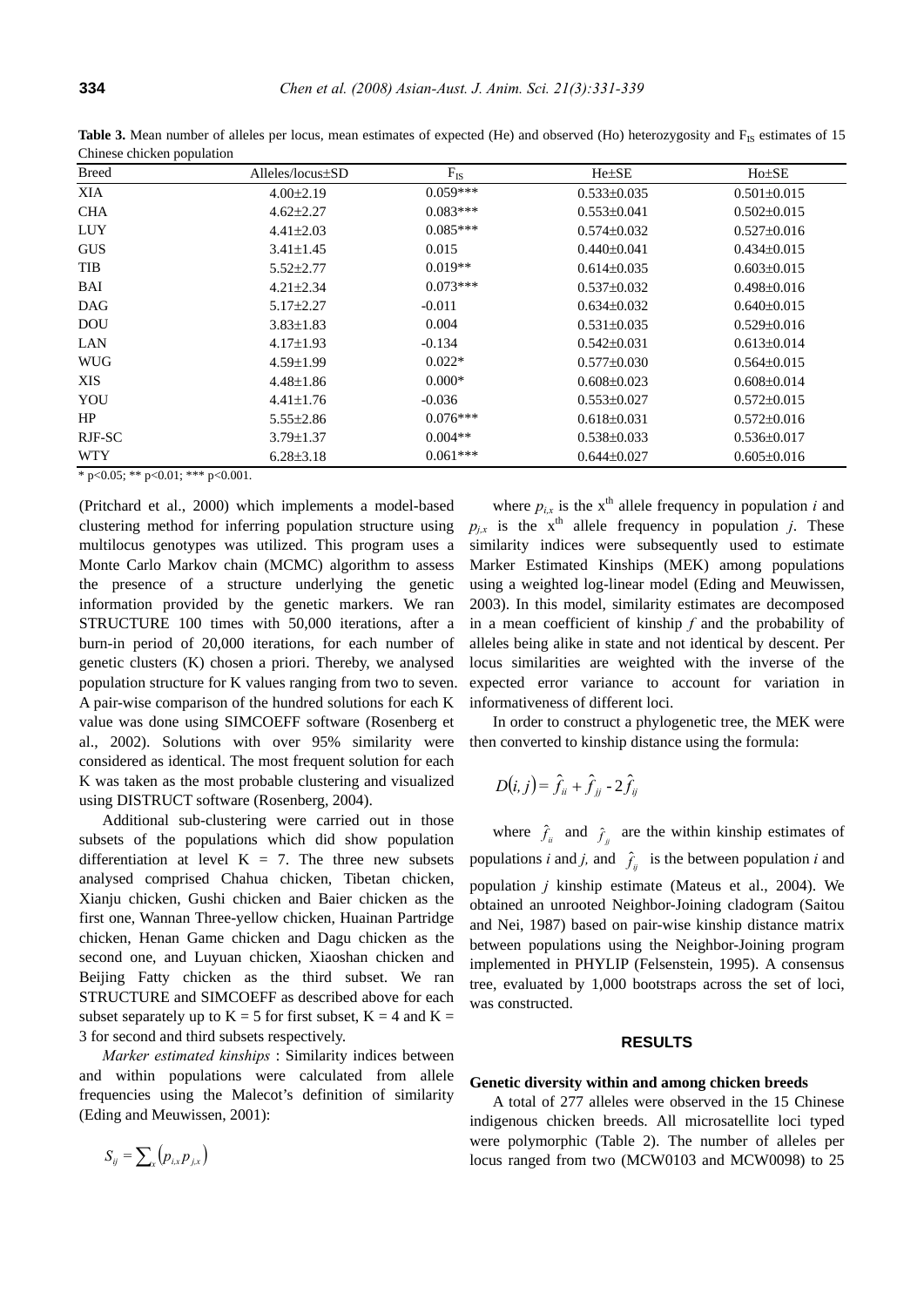**Table 4.** Matrix of gene flow (*Nm*) between breeds (below the diagonal) and marker estimated kinship within (diagonal) and between populations (above the diagonal) using the weighted log-linear model method of estimation

| $(100 - 100)$<br>$\cdots$<br>$\cdots$ $\cdots$<br>11110011 111001 111001100 11000 |       |       |       |            |       |       |       |       |       |       |       |       |       |            |       |
|-----------------------------------------------------------------------------------|-------|-------|-------|------------|-------|-------|-------|-------|-------|-------|-------|-------|-------|------------|-------|
| <b>Breed</b>                                                                      | XIA   | CHA   | LUY   | <b>GUS</b> | TIB   | BAI   | DAG   | DOU   | LAN   | WUG   | XIS   | YOU   | HP    | RJF-SC WTY |       |
| XIA                                                                               | 0.309 | 0.091 | 0.112 | 0.273      | 0.163 | 0.187 | 0.086 | 0.108 | 0.137 | 0.122 | 0.088 | 0.089 | 0.112 | 0.051      | 0.102 |
| <b>CHA</b>                                                                        | 1.210 | 0.298 | 0.023 | 0.071      | 0.168 | 0.077 | 0.010 | 0.003 | 0.017 | 0.045 | 0.011 | 0.016 | 0.033 | 0.000      | 0.031 |
| <b>LUY</b>                                                                        | 1.461 | 0.913 | 0.243 | 0.126      | 0.058 | 0.103 | 0.062 | 0.071 | 0.084 | 0.053 | 0.157 | 0.108 | 0.073 | 0.013      | 0.067 |
| <b>GUS</b>                                                                        | 1.723 | 0.650 | 0.904 | 0.511      | 0.128 | 0.148 | 0.098 | 0.165 | 0.127 | 0.124 | 0.116 | 0.114 | 0.109 | 0.066      | 0.134 |
| TIB                                                                               | 4.760 | 4.363 | 1.579 | 1.215      | 0.174 | 0.116 | 0.047 | 0.036 | 0.069 | 0.075 | 0.044 | 0.051 | 0.070 | 0.044      | 0.061 |
| BAI                                                                               | 2.187 | 1.051 | 1.324 | 0.869      | 2.248 | 0.289 | 0.077 | 0.082 | 0.137 | 0.068 | 0.104 | 0.061 | 0.097 | 0.008      | 0.094 |
| DAG                                                                               | 1.909 | 1.231 | 1.776 | 1.121      | 2.407 | 1.898 | 0.141 | 0.072 | 0.071 | 0.067 | 0.065 | 0.067 | 0.070 | 0.018      | 0.073 |
| <b>DOU</b>                                                                        | 1.149 | 0.803 | 1.039 | 0.874      | 1.230 | 1.055 | 1.628 | 0.302 | 0.089 | 0.043 | 0.063 | 0.074 | 0.071 | 0.004      | 0.069 |
| LAN                                                                               | 1.465 | 0.824 | 1.234 | 0.788      | 1.407 | 1.366 | 1.538 | 1.095 | 0.309 | 0.109 | 0.070 | 0.087 | 0.114 | 0.035      | 0.079 |
| <b>WUG</b>                                                                        | 1.684 | 1.140 | 1.155 | 1.059      | 1.986 | 1.273 | 2.093 | 1.031 | 1.212 | 0.226 | 0.059 | 0.055 | 0.074 | 0.030      | 0.069 |
| XIS                                                                               | 1.395 | 0.902 | 5.103 | 0.933      | 1.562 | 1.594 | 2.163 | 1.140 | 1.271 | 1.308 | 0.186 | 0.088 | 0.064 | 0.013      | 0.080 |
| YOU                                                                               | 1.095 | 0.819 | 1.596 | 0.783      | 1.296 | 0.965 | 1.699 | 1.008 | 1.081 | 1.093 | 1.633 | 0.273 | 0.092 | 0.035      | 0.081 |
| HP                                                                                | 2.396 | 1.223 | 1.922 | 1.137      | 2.891 | 2.220 | 3.296 | 1.574 | 1.984 | 1.887 | 2.017 | 1.779 | 0.156 | 0.016      | 0.082 |
| RJF-SC                                                                            | 0.710 | 0.715 | 0.655 | 0.497      | 1.076 | 0.677 | 1.015 | 0.628 | 0.693 | 0.805 | 0.761 | 0.712 | 0.933 | 0.307      | 0.034 |
| <b>WTY</b>                                                                        | 2.712 | 1.357 | 2.050 | 1.558      | 3.106 | 2.467 | 4.811 | 1.644 | 1.742 | 2.404 | 2.698 | 1.809 | 4.760 | 1.124      | 0.131 |

(LEI0234), and the average number of the alleles observed was 9.55.

The fixation indices  $(F_{IT}, F_{ST}, F_{IS})$  for each locus across all populations are also shown in Table 2. The fixation coefficients of subpopulations within the total population, measured as  $F_{ST}$  value, for the 29 loci varied from 0.101 (MCW0020) to 0.319 (MCW0081), with a mean of 0.164  $(p<0.001)$ . All loci contributed significantly to this differentiation. The global deficit of heterozygotes across populations ( $F_{IT}$ ) amounted to 0.180 (p<0.001). Mean  $F_{IS}$ was found to be  $0.020$  ( $p<0.001$ ) within populations. Nine loci showed significant deficit of heterozygotes, while thirteen markers showed excess of heterozygotes.

Average number of alleles per locus ranged from 3.41 in Gushi chicken breed to 6.28 in Wannan Three-yellow chicken breed (Table 3). The lowest estimate of expected heterozygosity (0.440) was obtained for Gushi breed, while the highest one (0.644) was found in Wannan Three-yellow breed. Furthermore, ten breeds showed an overall significant deficit of heterozygotes, while three breeds showed an excess of heterozygous genotypes with respect to the expected value.

#### **Genetic distances and clustering of breeds**

Estimated gene flow (*Nm*) between each population pair is presented in Table 4. The *Nm* value ranged from 0.497 (between Red Jungle Fowl and Gushi chicken) to 5.103 (between Xiaoshan and Luyuan chicken). Most *Nm* values were below 2.0. Table 4 also gives the matrix of Marker Estimated Kinships (MEK) within and between the populations under study. The highest value of within population MEK was 0.511 observed in Gushi population. The lowest estimates were 0.131 and 0.141, respectively, in the Wannan Three-yellow and Dagu breeds. High between population kinships were observed between Xianju and Gushi breeds (0.273), and a very low level of coancestry was found between the Red Jungle Fowl and Chahua breeds (0.000).

The results of the clustering analysis using STRUCTURE are displayed in Figure 1. At  $K = 2$ , two main groups that generally corresponded to light-body type and heavy-body type chickens were formed. At this K value, the two medium-sized chicken breeds (Gushi and Wannan Three-yellow) grouped into different clusters. Gushi chickens clustered with the light-body type breeds while Wannan Three-yellow breed clustered in the group of heavy-body type chickens. At  $K = 3$ , the most frequent (N = 13) solution split Red Jungle Fowl, Chahua chicken and Tibetan chicken from the rest of the light-body type cluster, while the heavy-body type cluster maintained its structure as formed as  $K = 2$ . At  $K = 4$ , the heavy-body type populations clustered into two distinct clusters, separating the Luyuan, Xiaoshan, and Beijing Fatty from the rest. At K  $= 5$ , Red Jungle Fowl made up their own separate cluster. The Langshan chicken split off to form its own cluster at K  $= 6$ . Subsequently the Taihe Silkies split off from the lightbody type populations at  $K = 7$ .

Since the clustering algorithm implemented in STRUCTURE is very computer intensive, we did not proceed with higher K values in the total set of populations. Instead, we analyzed subsets of populations which did not show population separation at level  $K = 7$ . In the first subset encompassing breeds Chahua, Tibetan, Xianju, Gushi and Baier, the Gushi breed separated from the remaining populations first. In contrast, Chahua and Tibetan did not split until  $K = 5$ . In the second subset including Wannan Three-yellow, Huainan Partridge, Henan Game and Dagu, Henan Game birds formed a distinct cluster first  $(K = 2)$ followed by Dagu chicken  $(K = 3)$ . In the third subset encompassing Luyuan, Xiaoshan and Beijing Fatty, Beijing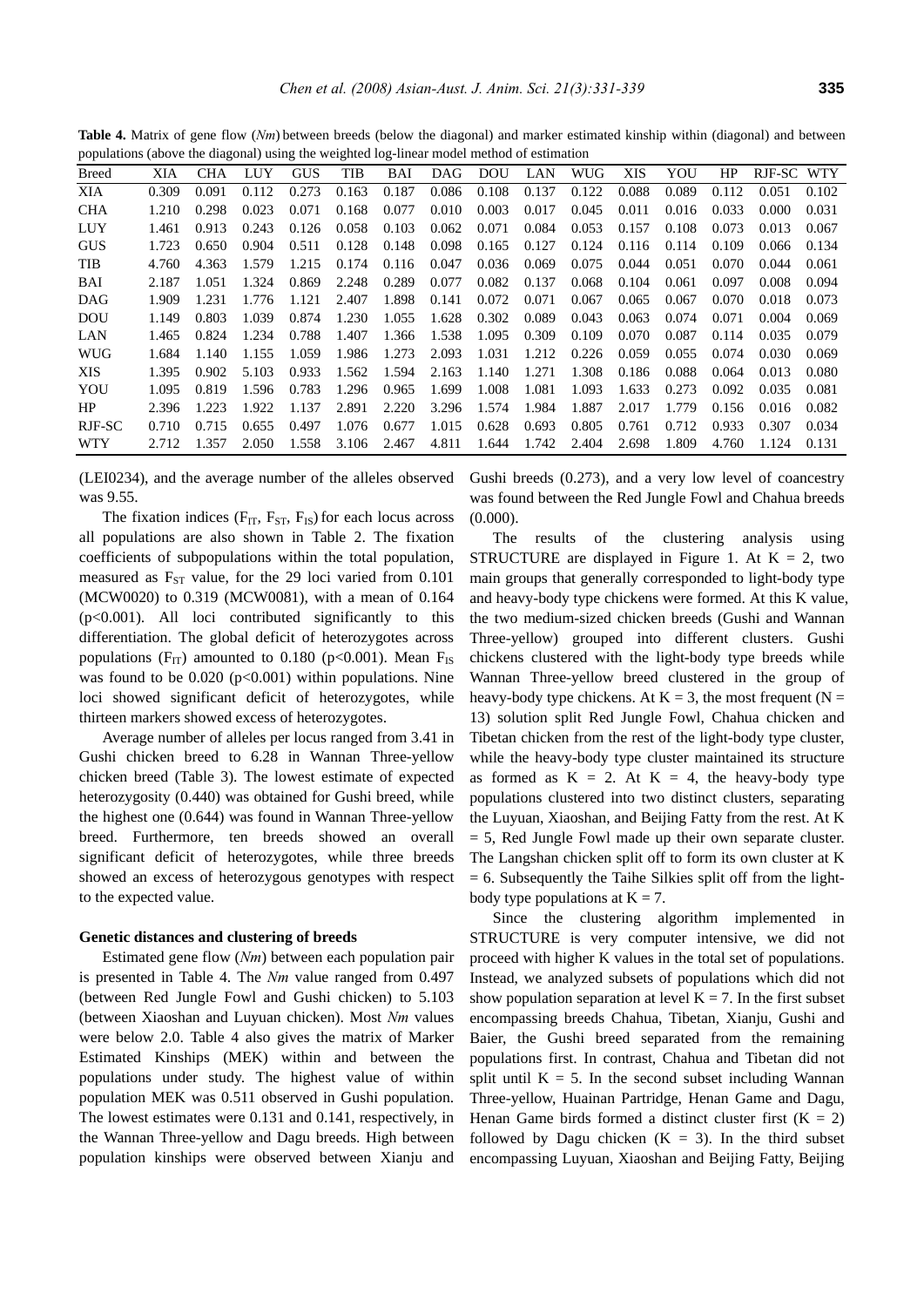

Figure 1. STRUCTURE clustering of 15 Chinese indigenous chicken breeds. Numbers in parenthesis indicate the number of identical solutions at 95% threshold. RJF-SC = Red Jungle Fowl; CHA = Chahua; TIB = Tibetan; XIA = Xianju; GUS = Gushi; BAI = Baier; WUG = Taihe silkies; WTY = Wannan Three-yellow; HP = Huainan Partridge; DAG = Dagu; DOU = Henan game; LAN = Langshan;  $YOU = Beijing Fatty$ ;  $LUY = Luyuan$ ;  $XIS = Xiaoshan$ .

Fatty chicken formed its own cluster first, followed by Luyuan chicken. Tibetan always appeared as a mixture population.

The Neighbour-Joining (NJ) tree derived from the kinship distances is given in Figure 2. The tree topology revealed two main clusters, although the relationships between breeds were not always supported by high bootstrap values. The heavy-body sized chicken breeds, Luyuan, Xiaoshan, Beijing Fatty, Dagu, Henan Game, Langshan and Huainan Partridge formed one cluster; and the light-body sized chicken breeds, including Xianju, Baier, Taihe Silkies, Tibetan, Chahua, and Red Jungle Fowl, formed the second main cluster. The two medium-sized chicken breeds, Gushi and Wannan Three-yellow, clustered with the light-body sized chicken breeds.

#### **DISCUSSION**

The mean number of alleles observed in these 15 Chinese native populations (9.55) was greater than that observed in 11 Chinese native chicken breeds using 20 microsatellite markers (Gao et al., 2004), or in 12 Chinese native chicken breeds, using seven microsatellite markers (Chen et al., 2004b), but lower than that observed in 78 Chinese native chicken breeds using 27 microsatellite markers (Qu et al., 2006). Such difference could be attributed to the number of breeds studied, the variance in sample size and number of loci used. The average expected heterozygosity within populations exceeded the value reported for the 52 European chicken breeds using DNA pools typed at 22 microsatellite loci (Hillel et al., 2003), and was also higher than the values estimated for commercial breeds (Crooijmans et al., 1996).

On average, the genetic differentiation index,  $F_{ST}$ , among breeds was 0.164 (Table 2). About 16% of the total genetic variation corresponds to differences between breeds and the remaining 84% was the result of variation among individuals within breeds. All loci contributed to this differentiation significantly. This level of differentiation value is very similar to the values reported in Swiss goat breeds,  $F_{ST} = 0.170$  (Saitbekova et al., 1999), in European wild rabbits,  $F_{ST} = 0.150$  (Surridge et al., 1999), but higher than that reported among 78 Chinese indigenous chicken breeds ( $F_{ST} = 0.106$ , Qu et al., 2006), in African cattle breeds ( $F_{ST} = 0.060$ , Ibeagha-Awemu et al., 2005), and human populations ( $F_{ST} = 0.054$ , Rosenberg et al., 2002).

The overall  $F_{IS}$  value (0.020), estimated at the marker level (Table 2), was significantly higher than zero. Nine loci, MCW0103, MCW0295, MCW0222, MCW0014, LEI0094, LEI0234, MCW0165, MCW0037 and MCW0216 showed significant deficit of heterozygotes. A possible explanation of this observation might be genetic drift or that these nine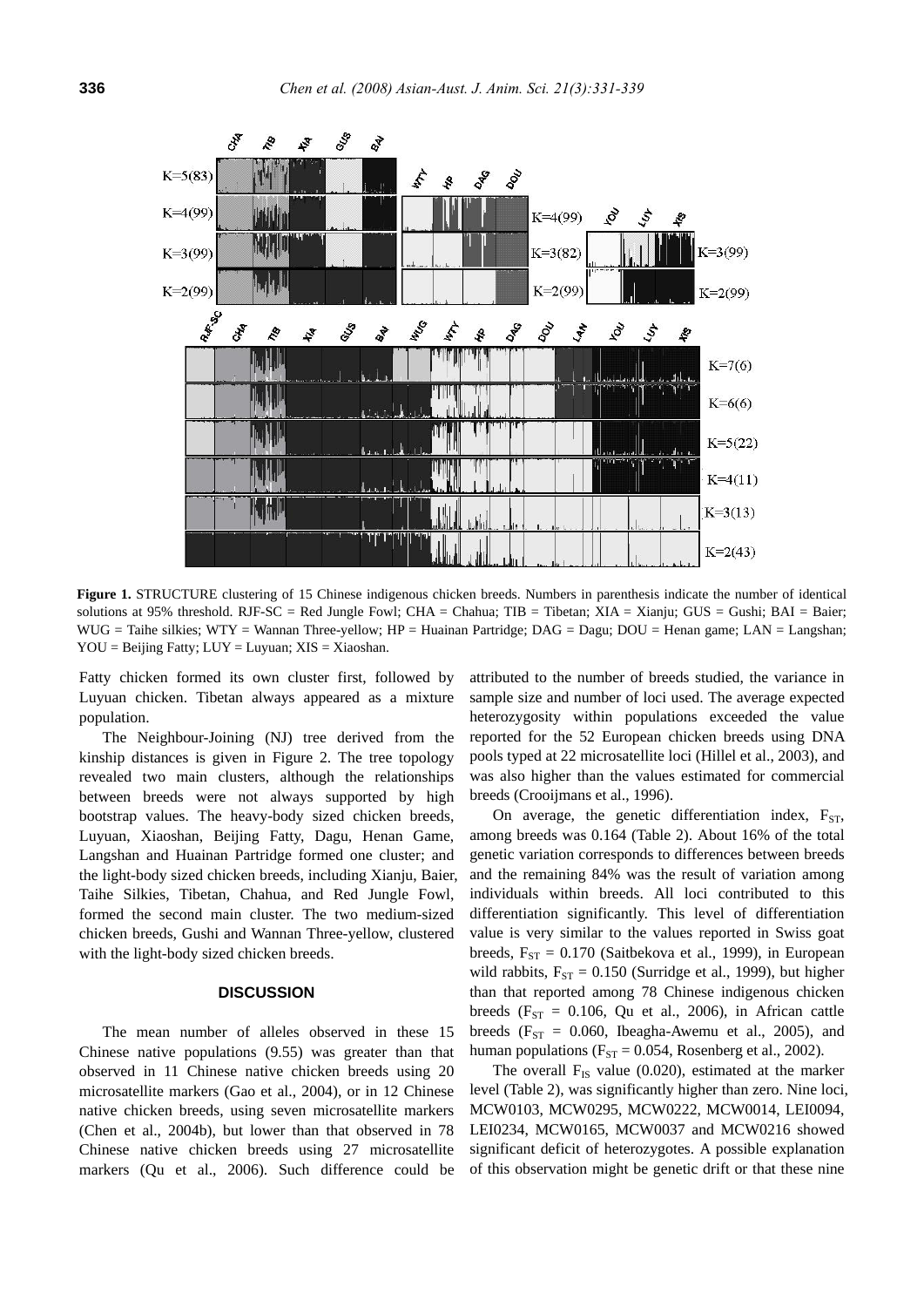

**Figure 2.** Neighbour-Joining tree of 15 Chinese indigenous

chicken breeds based on Marker Estimated Kinships. RJF-SC = Red Jungle Fowl; CHA = Chahua;  $TIB = Tibetan$ ;  $XIA = Xianiu$ ;  $GUS =$  Gushi;  $BAI =$  Baier;  $WUG =$  Taihe silkies;  $WTY =$ Wannan Three-yellow;  $HP = Huainan$  Partridge;  $DAG = Dagu$ ;  $DOU =$  Henan game;  $LAN =$  Langshan;  $YOU =$  Beijing Fatty;  $LUY = Luyuan$ ;  $XIS = Xiaoshan$ .

loci are linked to loci affecting morphological, productive or adaptive traits of selective interest and have undergone selection (Ibeagha-Awemu et al., 2005). Three breeds, Dagu, Langshan and Beijing Fatty, showed negative  $F_{IS}$  values. Breeding strategies to avoid inbreeding have been applied in the conservation of these breeds. The avoidance of mating between closely related animals might be one reason why a slight excess of heterozygotes was found in these populations.

Wannan Three-yellow chicken had the highest genetic variability in terms of expected heterozygosity and number of alleles (Table 3). This might due to the fact that the Wannan Three-yellow has just been founded in recent years with a large number of individuals and broad distribution area. The genetic basis of the founder population of this breed is complicated. Some gene flow between Wannan Three-yellow and other breeds found in neighbouring regions possibly exist. This would explain the generally high *Nm* values of the Wannan Three-yellow and all other breeds (Table 4).

Tibetan chickens are also distributed across a wide geographic area in Tibet autonomous region of China. Little selection has been performed on this breed. In contrast, the Huainan Partridge has just been founded in recent years with low level of selection. Any of these factors might explain why the Huainan Partridge and Tibetan breeds had higher gene diversity and higher numbers of alleles.

The Gushi breed showed the lowest genetic variability (Tables 3 and 4). The special geographical conditions limit the Gushi breed to a relatively isolated region. The region is surrounded by mountains and these may act as barriers to gene flow. The breed therefore has less opportunity for genetic exchange with other populations as was indicated by the highest within-breed MEK value and lower *Nm* values (from 0.497 to 1.723).

The results from MEK estimates further confirmed the results obtained from STRUCTURE based clustering. In the Neighbour-Joining tree derived from the kinship distances, Tibetan and Chahua chickens clustered together and were supported by high bootstrap value of 98.0 percent, indicating a close genetic relationship between the two populations. Yunnan province (Chahua chicken), is geographically close to Tibet, hence raising the possibility of interbreeding. Moreover, the Tibetan chicken has been bred recently, and some founder animals may have directly come from Chahua breed. The high gene flow (*Nm* = 4.363) and relatively high between populations kinship value (0.168), between Chahua and Tibetan chicken supported this close clustering of the two populations. STRUCTURE results further imply that there is migration of chickens from Chahua to Tibetan.

Chahua chickens, which are an original native breed between Red Jungle Fowl and modern breeds have had gene exchange with local Red Jungle Fowls and have retained many primitive features (Liu et al., 1996). This breed history explains why the Chahua chickens cluster together with the Red jungle fowl at lower K values.

In the Neighbour-Joining tree, Luyuan and Xiaoshan chicken clustered together with 98.0 percent bootstraps. During the STRUCTURE runs, they could not be distinguished until the number of clusters, K, equalled the number of breeds in the third subset. Thus, these two populations can be considered as genetically very similar. The main area of origin, Xiaoshan city and Zhangjiagang city for Xiaoshan chicken and Luyuan chicken respectively, are located very close to each other. Furthermore, the similar culture between these two places makes interbreeding of the Xiaoshan and Luyuan breed likely as confirmed by the high estimates of gene flow (*Nm* = 5.103; Table 4) and the high between-breed kinship estimates (0.157; Table 4).

It is noteworthy that three breeds, Xianju, Baier and Gushi chicken clustered together in the Neighbour-Joining tree. The three breeds did not separate during the STRUCTURE runs from K equals two to seven. This close genetic association may point to a common genetic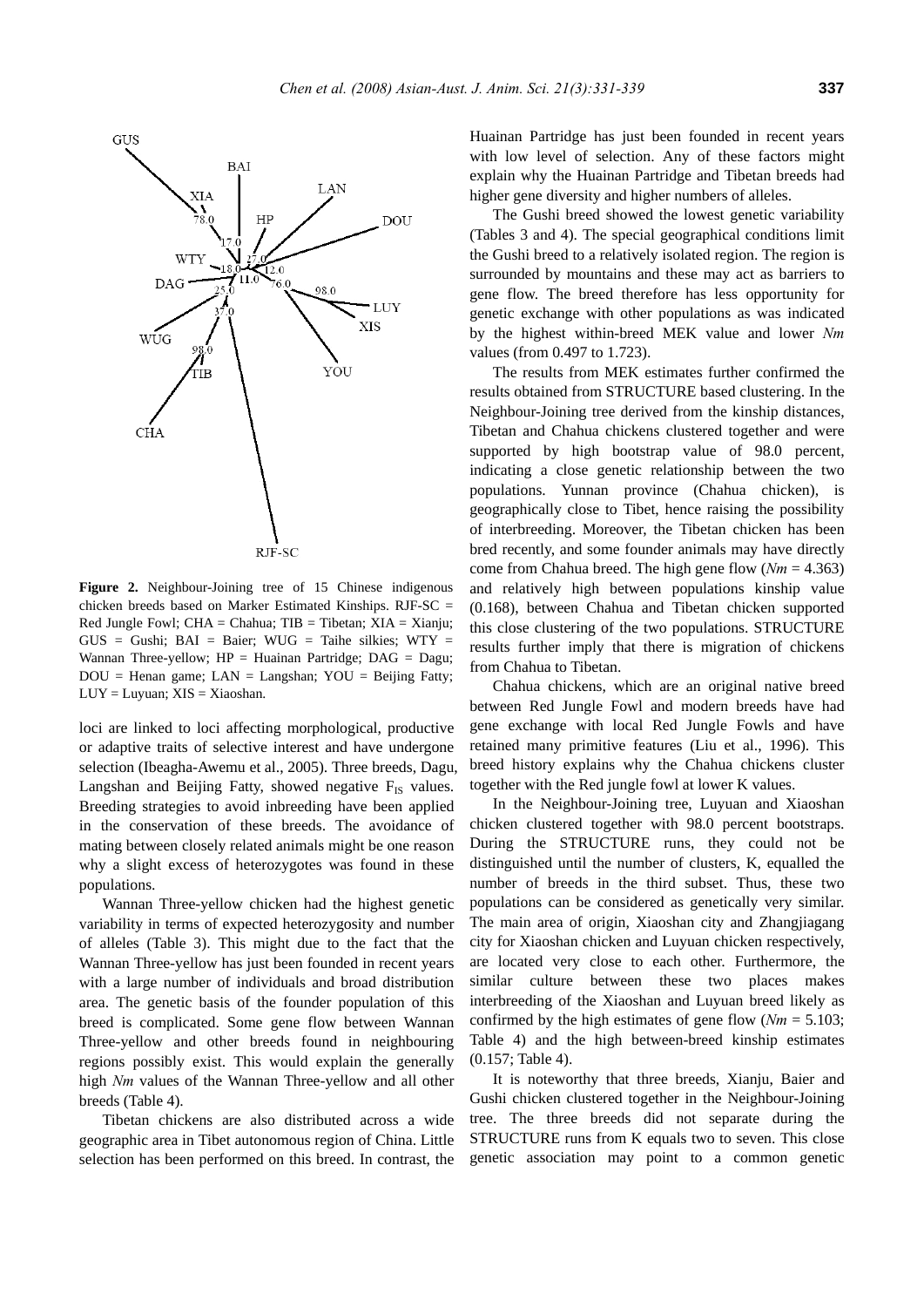background. There are also similarities in morphological features among these three populations: All the three breeds have yellow plumage, beak and shanks (three yellow).

Cluster analysis can resolve effectively the genetic similarity of a group of highly diverged breeds and has great potential to help identify individuals with different or similar multilocus genotypes (Ibeagha-Awemu et al., 2005). In our study, the STRUCTURE analysis clustered individuals into separate populations or groups of closely related populations, and suggested that the Tibetan and Wannan Three-yellow breeds are mixture populations (Figure 1). The apparent mixed nature of both Tibetan and Wannan Three-yellow chicken is consistent with results from previous studies (Qu et al., 2004). The management practices for Tibetan chicken are characterized by no defined breeding goals and no controlled mating. Moreover, some gene flow between Tibetan chicken and other breeds may still be ongoing. This may be the reason why Tibetan chicken clustered as a mixture breed. Wannan Three-yellow chicken has been established only recently and may have intermixed origin, which can also be seen from the high estimates of gene flow with other chicken breeds. This population also appeared as a mixture population during STRUCTURE based clustering.

Chen et al. (2004b) applied a fuzzy clustering algorithm on a dataset comprising 12 of the 15 breeds in this study. However, the three clusters reported by Chen et al. (2004b) did not agree with the clustering of breeds obtained in the STRUCTURE analysis at  $K = 3$  (Figure 1). Nor did the clustering agree with the consensus tree obtained from MEK estimates (Figure 2). Whereas breed history of geographical distribution cannot explain the clustering results reported by Chen et al. (2004b), the present results correspond to known breed history and geographical distribution. Thus, the differences in results are most probably attributable to the larger number of marker loci used (7 vs. 29) and the more sophisticated analysis methods. These have generated more accurate estimates of genetic diversity and structure of Chinese indigenous poultry breeds.

In conclusion, based on the various genetic diversity measures used in this study, high genetic diversity was observed in the 15 Chinese indigenous chicken breeds. The genetic relationships between these breeds were also clarified. Management of populations, in this study specifically tailored towards conservation, influences the genetic diversity within populations. Additionally, geographic distribution and geographic proximity seem to determine genetic relations between breeds as well as genetic diversity within breeds. Therefore, genetic diversity information, evaluated by integrating within and between population analyses may allow conservation priorities to be better established.

## **ACKNOWLEDGMENTS**

We are indebted to Professor X. Y. Zhang and Assistant Professor K. H. Wang of Institute of Poultry Science, Academy of Agriculture of China, for their constructive suggestions and help in preparing the chicken DNA samples. Thanks are also given to Mrs. A. Weigend and A. Flörke for their technical help.

## **REFERENCES**

- Barker, J. S. F. 1999. Conservation of livestock breeds diversity. Anim. Genet. Res. Inf. 25:33-43.
- Chen, G. H., K. H. Wang, J. Y. Wang, C. Ding and N. Yang. 2004a. Poultry Genetic Resources in China. 1st edn. Shanghai Scientific and Technological Press, Shanghai, China.
- Chen, G. H., X. S. Wu, D. Q. Wang, J. Qin, S. L. Wu, Q. L. Zhou, F. Xie, R. Cheng, Q. Xu, B. Liu, X. Y. Zhang and O. Olowofeso. 2004b. Cluster analysis of 12 Chinese native chicken populations using microsatellite markers. Asian-Aust. J. Anim. Sci. 17:1047-1052.
- Crooijmans, R. P. M. A., A. F. Groen, A. J. A. van Kampen, J. J. van der Poel and M. A. M. Groenen. 1996. Microsatellite polymorphism in commercial broiler and layer lines estimated using pooled blood samples. Poult. Sci. 75:904-909.
- Du, Z. Q., L. J. Qu, X. Y. Li, X. X. Hu, Y. H. Huang, N. Li and N. Yang. 2004. Genetic diversity in Tibetan Chicken. HEDITAS (Beijing). 26:167-171.
- Eding, H. and T. H. E. Meuwissen. 2001. Marker-based estimate of between and within population kinships for the conservation of genetic diversity. J. Anim. Breed. Genet. 118:141-159.
- Eding, H. and T. H. E. Meuwissen. 2003. Linear methods to estimate kinships from genetic marker data for the construction of core sets in genetic conservation schemes. J. Anim. Breed. Genet. 120:289-302.
- FAO. 2004. Guidelines for development of national management of farm animal genetic resources plans. http://dad.fao.org/en/ refer/library/guidelin/marker.pdf.
- Felsentein, J. 1995. PHYLIP (Phylogeny inference package) version 3.57c. Department of Genetics, University of Washington, Seattle, USA.
- Gao, Y. S., N. Yang, H. F. Li, K. H. Wang and H. B. Tong. 2004. Analysis of genetic diversity of preserved population of native chicken breeds by microsatellites and file foundation of markers. HEDITAS (Beijing). 26:859-864.
- Goudet, J. 2002. FSTAT version 2.9.3.2. Department of ecology and evolution, University of Lausanne, LAUSANNE, Switzerland.
- Hillel, J., A. M. M. Groenen, M. Tixier-Boichard, A. B. Korol, L. David, V. M. Kirzhner, T. Burke, A. Barre-Dirie, R. P. M. A. Crooijmans, K. Elo, M. W. Feldman, P. J. Freidlin, A. Mäki-Tanila, M. Oortwijn, P. Thomson, A. Vignal, K. Wimmers and S. Weigend. 2003. Biodiversity of 52 chicken populations assessed by microsatellite typing of DNA pools. Genet. Sel. Evol. 35:533-557.
- Hochberg, Y. 1988. A sharper Bonferroni procedure for multiple test of significance. Biometrika. 75:800-802.
- Ibeagha-Awemu, E. M. and G. Erhardt. 2005. Genetic structure